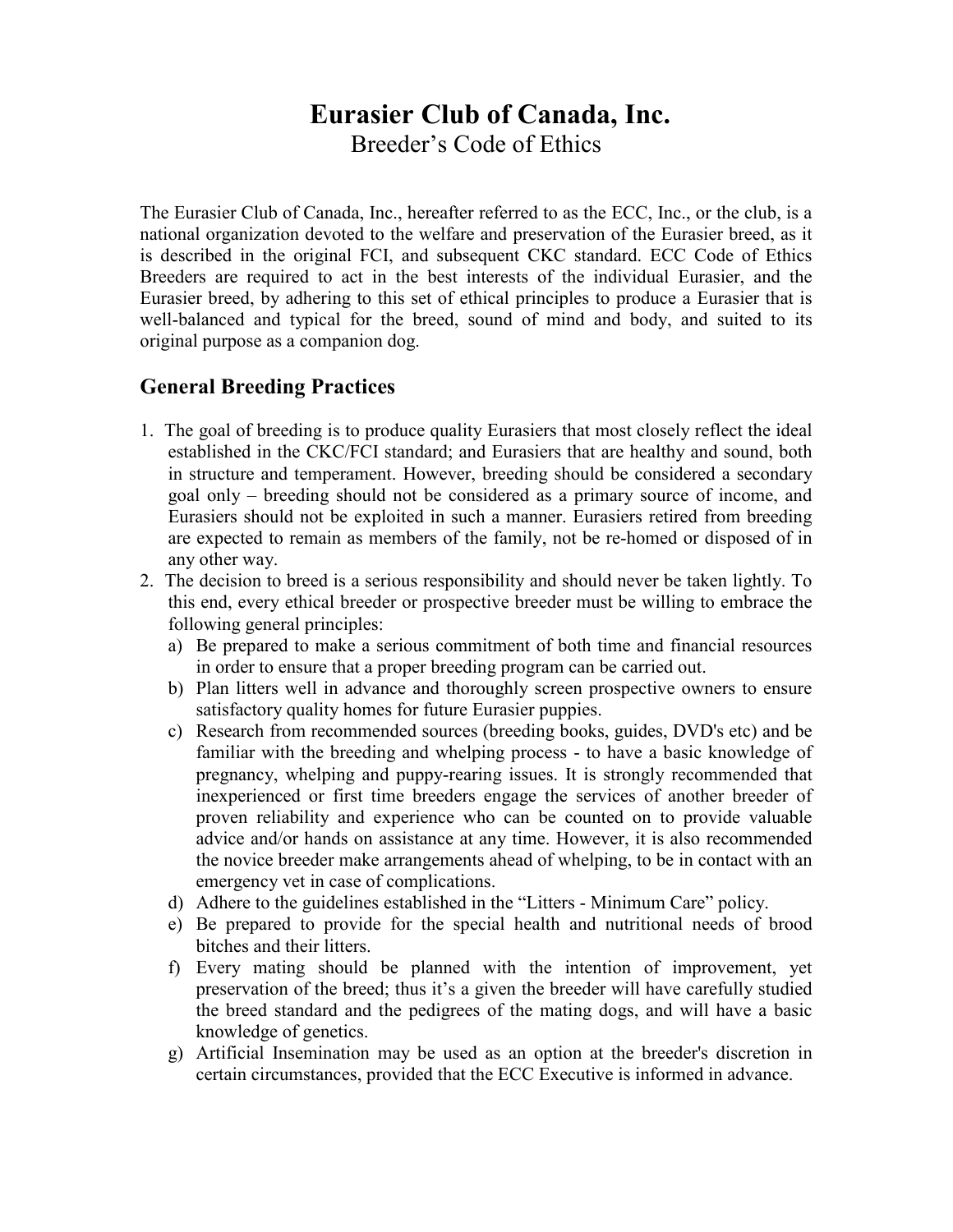h) Ensure that all necessary breeding documents, personal records and registrations are available for inspection and are completely in order.

# Breeding Criteria

A dedicated, responsible Eurasier Club of Canada Code of Ethics Breeder must give priority to the following:

- a) Both sire and dam should conform to the approved CKC/FCI standard to the highest possible degree.
- b) Type of both sire and dam.
- c) Co-efficient of inbreeding (the ECC recommends no greater than 4% inbreeding coefficient)
- d) Both sire and dam must have stable temperament.
- e) Both sire and dam must be of sound health with no clinical evidence of serious illness, disease or structural deficiency.
- f) Both sire and dam have reached such maturity that they can produce and raise a healthy litter.

The breeder is also urged to consider:

- a) The relative strengths of each breeding partner per the CKC standard
- b) The relative shortcomings of each breeding partner per the CKC standard
- c) Compatibility of structure, temperament and type.

Careful consideration of compatibility reveals that not all Eurasiers which are acceptable according to the breed standard are suitable as breeding partners. Every effort should be made to avoid amplifying individual shortcomings in breeding dogs.

#### 1. Breeding Age

An ECC Code of Ethics Breeder must be able to provide proof that the Sire & Dam were of appropriate age for breeding. The breeder agrees that:

The optimal initial age for breeding a female Eurasier is on or after her second birthday. The earliest acceptable age for breeding a Eurasier female is 18 months. The oldest acceptable age that a Eurasier female should be bred is on or before 9 years old, without special permission. The first litter should occur before the female reaches the end of her fifth year of life. With females, the time between litters must be at least 12 months. Usually, this would mean that breeding could take place on every second heat, but for dogs with long cycles, it is permitted to breed the dog on its first heat after last whelping, provided veterinary permission has been received and the ECC Executive has been notified.

 The optimal breeding age for a male Eurasier is 18 months of age. The youngest acceptable age for breeding a Eurasier male is one year of age. The oldest acceptable age of breeding a Eurasier male without proof of his fertility is 12 years of age.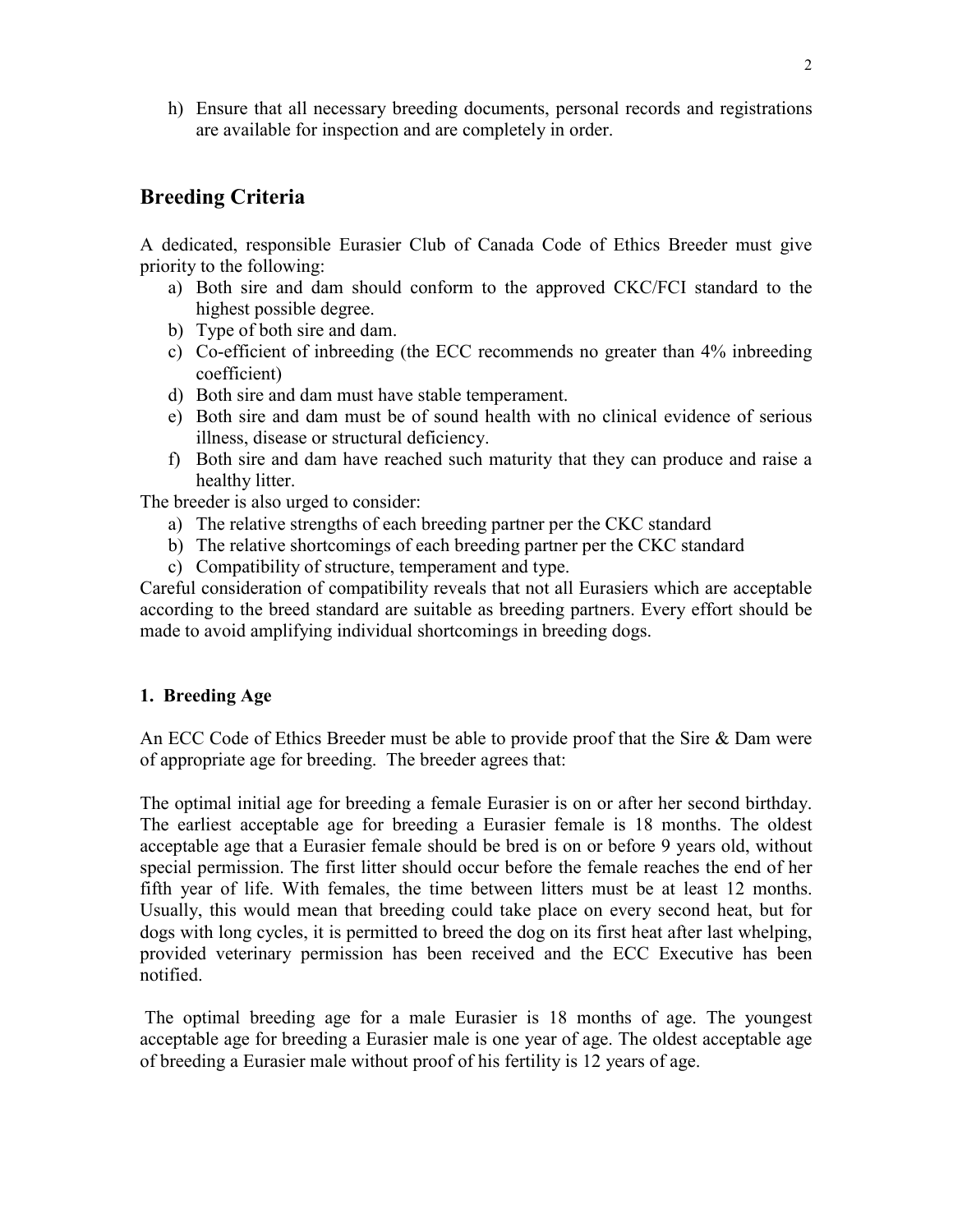If a breeding occurs with a dog or bitch that is over or under the above minimum and maximum ages, either through breeder's intent or from an accidental breeding, the breeder must provide a notarized affidavit stating the circumstances of the breeding to the Club. This letter will be a permanent part of the records of the ECC. The ECC also has the option to require DNA testing to determine proof of parentage.

## 2. Health Tests

An ECC Code of Ethics Breeder must be able to offer evidence (documented certifications) that prior to mating and at no sooner than 12 months of age, that health examinations\* were completed for the Sire & Dam. These include:

- a) Hip dysplasia
- b) Patella luxation
- c) Eyes (CERF or specialist in ophthalmology preferred; minimal exam: entroprion, ectroprion and distichiasis)

The following test may also be considered:

a) Elbow dysplasia

Only those dogs with favorable results should be used for breeding. Favorable is defined as:

- a) Hips rated HD-A1, HD-A2, or HD-B1, or equivalent.
- b) use of C hip dogs to a potential A hip mate, may be considered on a case by case basis, with Club approval required, but the focus should remain on using only those dogs with no worse than a B1 equivalent as a means of enhancing future generations as the objective of any breeder is to improve the breed.
- c) Patellas rated normal (0/0). Patella rated at 1/1 may be considered on a case by case basis, with Club approval required, but the focus should remain on using only those dogs with a patella rating of 0/0.
- d) Eyes rated clear
- e) Elbows rated normal

In addition, breeders will not permit a male to be used excessively for breeding (more than 3 litters) without health checks on as many offspring as possible at no earlier than 18 months. If the offspring meet the health and breed standard requirements, the stud will then be allowed continue being used for breeding. For the purposes of restricting the use of stud dogs, a litter consists of 4 or more puppies.

\* Certifications are accepted from a recognized organization such as the University of Pennsylvania Hip Improvement Program (PennHIP), the Ontario Veterinary College (OVC), the Orthopedic Foundation for Animals (OFA) or a Federation Cynologique Internationale (FCI) approved authority.

It is highly recommended that breeders also encourage their future puppy owners to have their dogs' hips, patellas and eyes examined once the dogs reach the recommended age for the health tests to be performed. The examination results are crucial for breeders to ensure the continued health of the breed in Canada.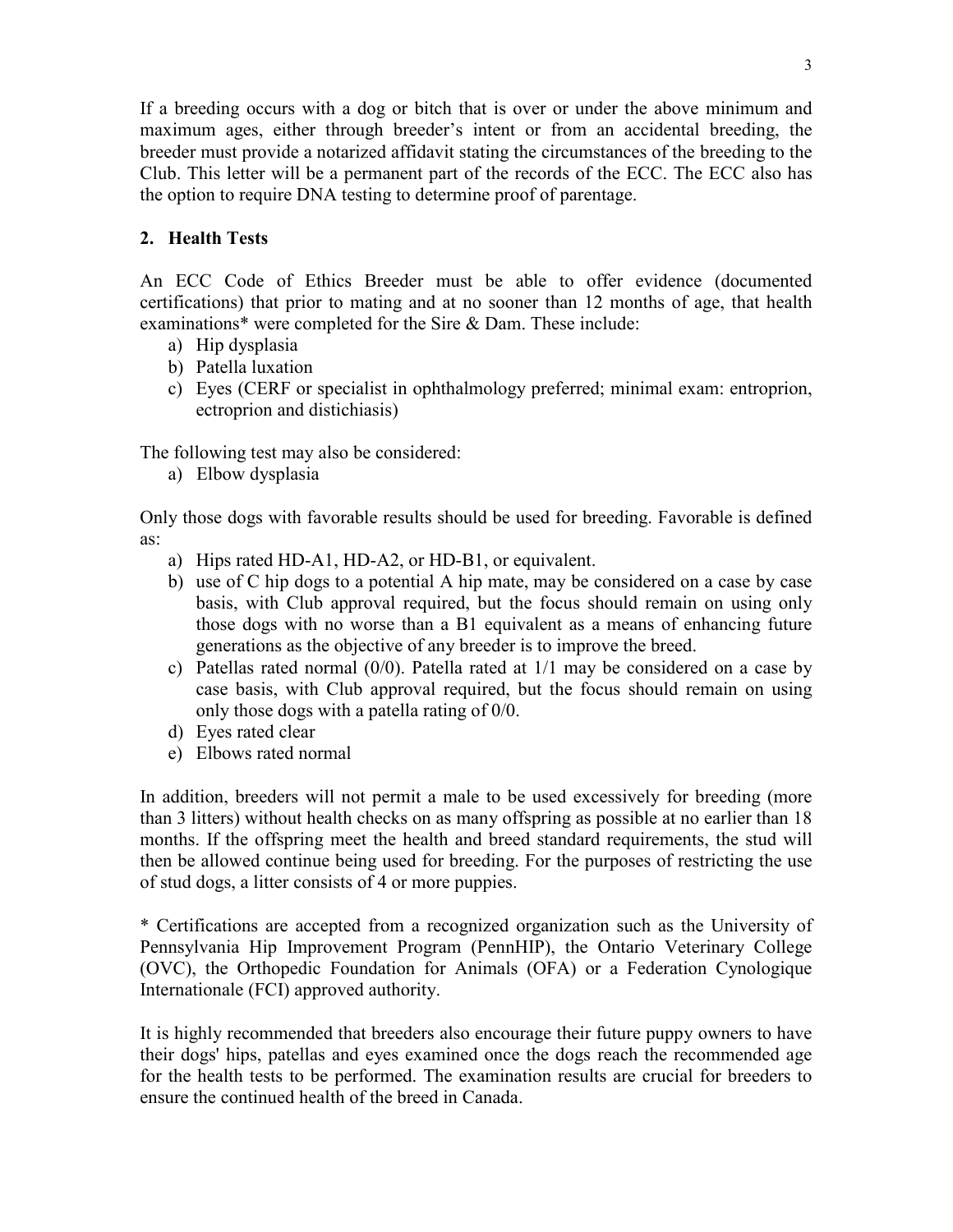#### 3. Health Defects/ Faults

The following health defects/ faults will exclude a Eurasier from breeding:

- a) Temperament issues (aggression, nervousness, shyness, excessive suspiciousness)
- b) Hip Dysplasia (subject to conditions specified above)
- c) Patella Luxation (subject to conditions specified above)
- d) Distichiasis, Entroprion, Ectroprion or other hereditary eye defects
- e) Exocrine Pancreatic Insufficiency (EPI)
- f) Thyroid problems
- g) Various tooth faults (congenital absence or very small teeth)
- h) Overbite or underbite
- i) Kinked tail
- j) Floppy or pendulous ears
- k) Pure white color, pintos, white irregular patches, liver color
- l) Poor pigmentation (pink nose, light colored eyes, eye rims, lips, nails, etc.)
- m) Cryptorchid and/or lack of correct gender characteristics
- n) Diabetes mellitus
- o) Cancerous tumors

Any Eurasier that shows a serious defect in type, structure or temperament, or which exhibits current or historical clinical evidence of deleterious health defects, as described herein, must not be considered for breeding.

If a sire or dam has produced any offspring with serious defects in type, structure or temperament, or offspring with clinical evidence of deleterious health defects as described herein, and produces like results with a different breeding partner, it is in the best interest of the breed that the owner refrain from further breeding of this Eurasier.

# Health Guarantees

Eurasier puppies must be at least eight weeks or older before being released to the new owner(s) to make the necessary adjustment to a new home safely. Eurasier puppies or adults released to the new owner(s) should be in good health to the best of the breeder's knowledge. Breeders must inform prospective puppy owners about all known defects prior to final sale. Any Eurasier puppy or adult, which is considered to have a serious defect in type, structure, temperament or a serious deviation from the standard, MUST be sold with registration papers marked non-breeding, with a mandatory spay/neuter requirement, supported by a veterinary certificate.. No adult or puppy shall be sold without adequate immunization against disease, and a complete health record shall accompany each animal to its new owner at the time of sale.

- 1. Breeders must provide a written health guarantee, and a return or replacement policy. In the event a Eurasier develops evidence of a serious congenital defect within 2 years after date of the sale, this guarantee would provide for certain specified compensations, to which the breeder must abide.
- 2. Breeders should recommend that Eurasier owners obtain pet insurance as a means of providing additional protection and compensation if needed.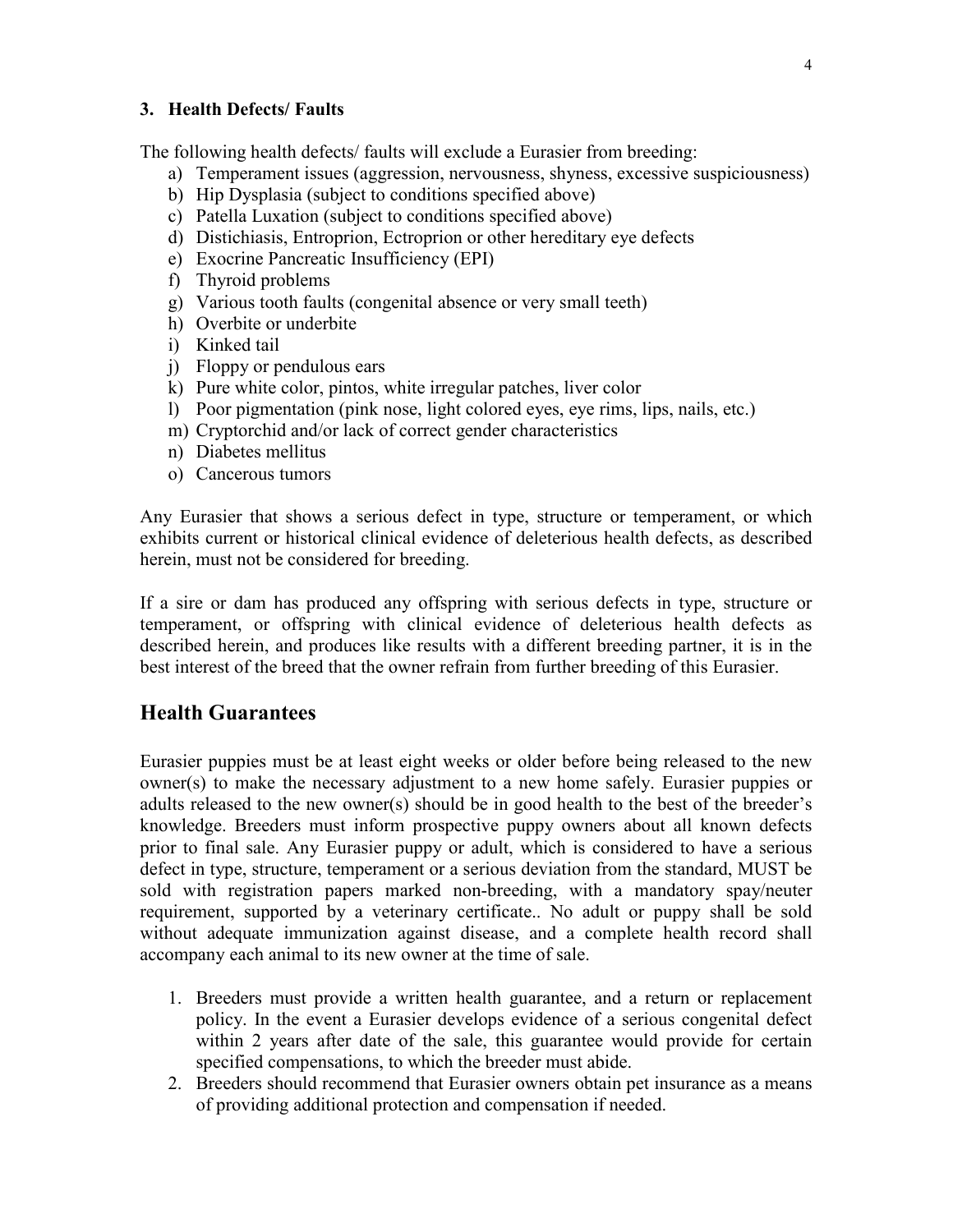## Sales, Responsibilities and Contracts

#### 1. Sales

Prospective breeders should have pre-approved homes for the anticipated litter, but should also be prepared for the possibility of caring for puppies for several months until quality adoptive homes can be found.

ECC Code of Ethics breeders shall be discriminating in the placement of puppies. This includes thorough screening of prospective buyers to determine their suitability for ownership of a Eurasier.

The Eurasier Club of Canada, Inc. does not consider ethical any of the following practices:

- the over-breeding of bitches for profit, with no regard for the quality of the offspring or the health of the bitch;
- the consignment or sale to a third party such as pet shops, catalogue houses, animal brokers, other commercial sources of distribution, or research facilities;
- knowingly selling a Eurasier to anyone suspected of using dogs for illegal/immoral purposes (dog fighting, laboratory experimentation)
- the wholesaling of Eurasier litters to puppy brokers or pet shops, or the sale of an entire litter to a single individual;
- the donation of Eurasiers as prizes for raffles, auctions, or contests;
- accepting commissions on sales of puppies for other breeders (assisting other breeders in placement of their litters is not to be construed as brokering as long as the sales agreement, contracts and guarantees are between the breeder and the puppy buyers).

The sale of a Eurasier to person(s) known or suspected of such practices is considered detrimental to the breed.

#### 2. Responsibilities

- Breeders should be available to their buyers in a timely manner for ongoing consultation, advice and assistance after completion of a sale.
- Each ECC Code of Ethics Breeder has a lifetime responsibility for all puppies produced - a permanent obligation to each and every puppy, to provide a stable environment that protects the pup's physical and emotional well being.
- If, at any time, the owner of a dog decides to relinquish that dog for any reason, the breeder will arrange to take the dog back promptly or will offer full assistance in re-homing the dog as per mutually agreed arrangements.
- The breeder shall evaluate and initiate any necessary rehabilitation or retraining.
- Any provisions for refunds or shipping charges in this instance shall be handled in the contract between breeder and owner.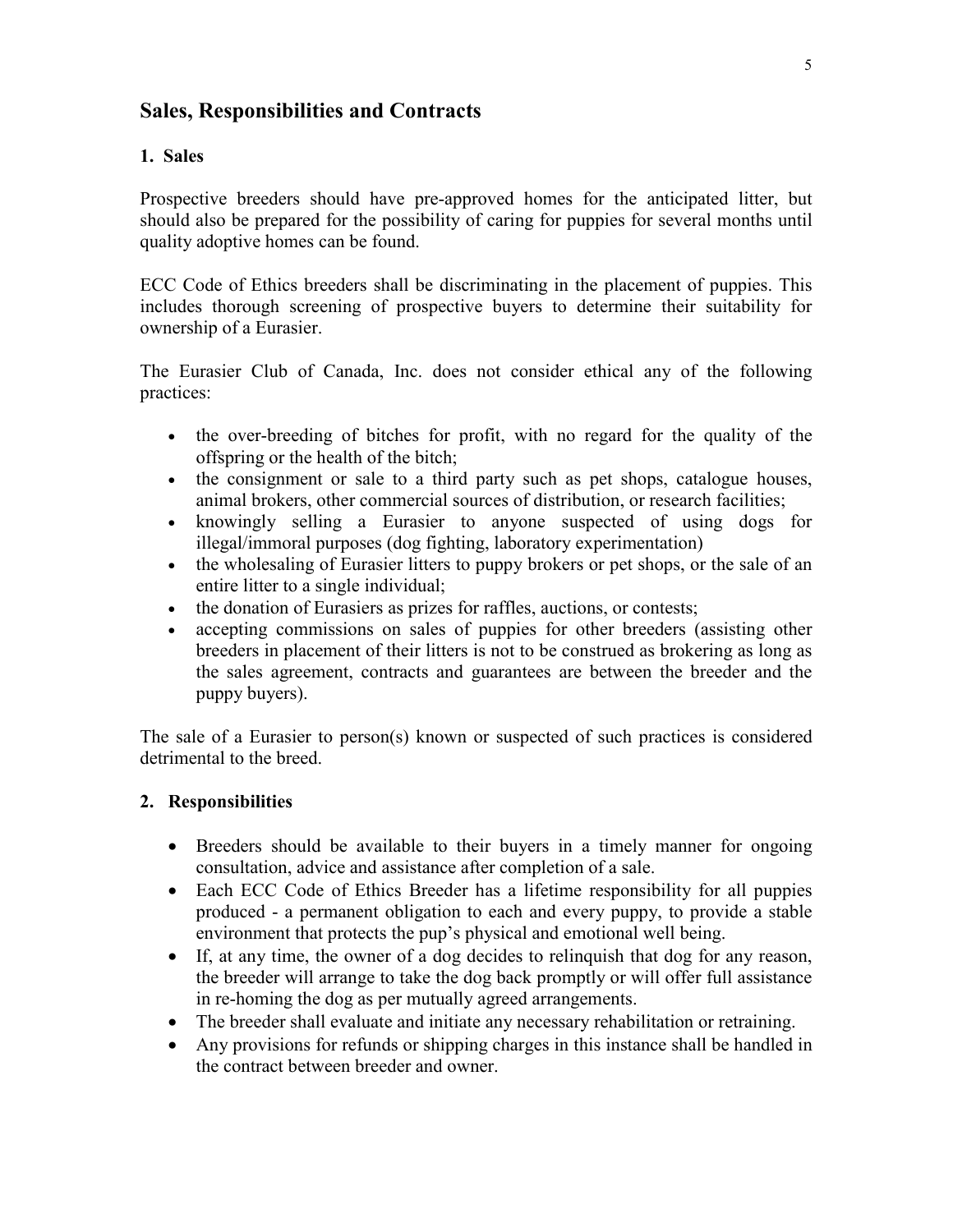- If a Eurasier needs to be re-homed, the breeder can request help from Eurasier Rescue, and agree to provide some financial assistance as negotiated with NAEC Eurasier Rescue. If a Eurasier is surrendered to Eurasier Rescue, without the breeder's knowledge, the breeder can take back the dog, assist with its care while a new home is located, or make a monetary contribution to the North American Eurasier Committee Eurasier Rescue fund to cover the costs of re-homing the Eurasier.
- No breeder will surrender any puppy or adult Eurasier to an animal shelter or pound unless required to do so by law.
- If a recovered Eurasier presents a danger to itself, its owner, other people or other dogs, it may have to be humanely destroyed. Such a decision can only be made by the owner of record, or law enforcement agency. If this is necessary, the breeder agrees to file a letter to the Club notifying date of death and reason for euthanasia.
- The breeder will maintain comprehensive and truthful records on every dog owned and/or co-owned as well as on every puppy produced. These records shall include a complete record of each pup produced which shall include date of birth, number in litter, gender, color with description of markings, birth anomalies (if any), final disposition of pup (sold, kept, given away, died), name and contact information of the new owner if applicable, and date of transfer.
- The breeder should inform the club about any planned breedings and about any litters born within one week of the occurrence so that the ECC can advise anyone interested in obtaining a puppy where litters were or will be born.
- For statistical purposes, the breeder should provide information on all litters to the Club database administrator within three months after birth, including, but not limited to color, sex, any noted deviations from the breed standard; province, state or country the pups in which the pups will be living; family name and address, if consent has been provided by the new owners.

#### 3. Contracts

Breeders shall provide a written contract to the puppy buyer at the time of sale, which outlines specific arrangements between the buyer and seller, including a policy to accept the return of a puppy, or assistance in finding it a new home, in the event the new owners are unable to keep it.

Breeders are encouraged to include in their contract a stipulation for 'health deposits' from puppy owners that would be reimbursed to the owners once proof of completion of the required tests (hips, patellas, eyes) has been provided.

The breeder is requested to submit the health test results, and other health information (illness, disease, allergies, etc) to the database administrator for statistical purposes.

Breeders are encouraged to sell all companion Eurasiers with a CKC non-breeding agreement.

Breeders must provide CKC registration papers for their puppies to the new owners within six months from the date of sale.